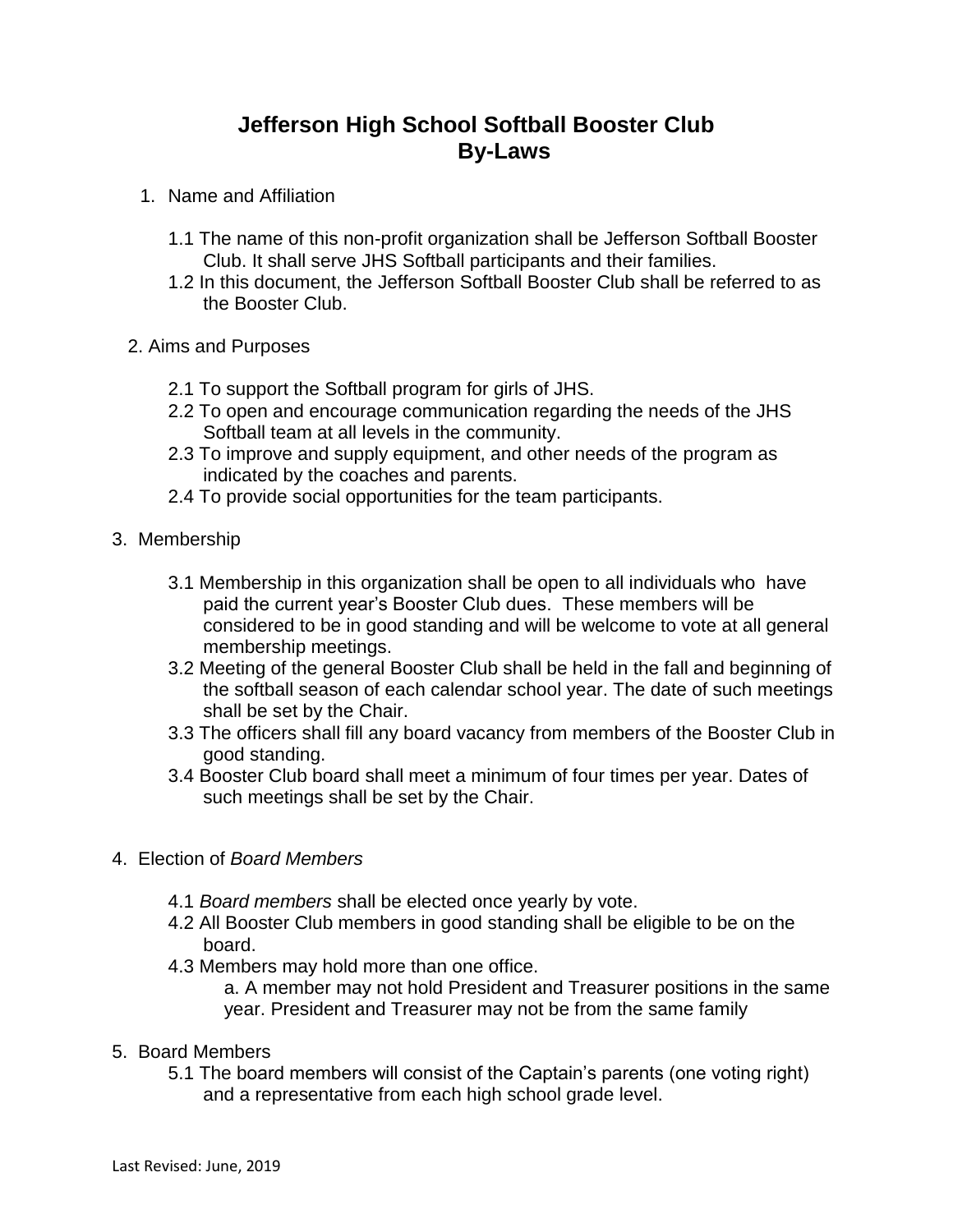- 5.2 The Board Members of the Booster Club shall be listed in Section Six.
- 5.3 The term of each board member shall be one year beginning July 1.
- 5.4 All board members are required to maintain records of their specific role.
- 5.5 Board members are required to turn over all records at the end of their term.
- 5.6 All board members must confer with President/Treasurer before spending funds.
- 6. Duties of Board Members

6.1 The Chair shall:

- A. Preside over membership events and general membership meetings.
- B. Function as the chief executive and representative of the Booster Club.
- C. Represent Booster Club in any activities (or delegate another board member when needed) in any activities related to the interests of the Booster Club to ISD 271.
- D. Coordinate with coaches and officers as needed.
- E. Arrange and organize team photos for the year.
- F. Organize recruitment at middle school with posters prior to booster club meetings.
- G. Coordinate with board members handouts, sign-up sheets, etc.
- H. Coordinate meeting dates, times and rooms for Board meetings, PAC meeting and general membership meeting
- I. Coordinate with the AD captain's practice space as needed
- J. Support participation in JAGs Booster club

6.2 The Treasurer and Co-Treasurer shall:

- A. Be listed as the responsible parties of the checking account.
- B. Develop an audit system.
- C. Determine, with board members recommendations, the club dues for the year.
- D. Collect and maintain a record of membership dues.
- E. Maintain an accurate financial record of all transactions of the Booster Club.
- F. Record of fundraising, dues, donations, and expenses will be reported by the treasurer to the Booster Club at each scheduled meeting.
- G. Submit appropriate financial report to the JAGs Booster Club Treasurer per agreement two times a year (due January 20th and July 20th each fiscal year)
- H. Attend JAGs BOOSTER CLUB meetings each month or appoint another board member to attend

6.3 The Secretary/Webmaster shall:

- A. Have responsibility for necessary correspondence to all Booster members via the website.
- B. Maintain accurate records of minutes of all meetings.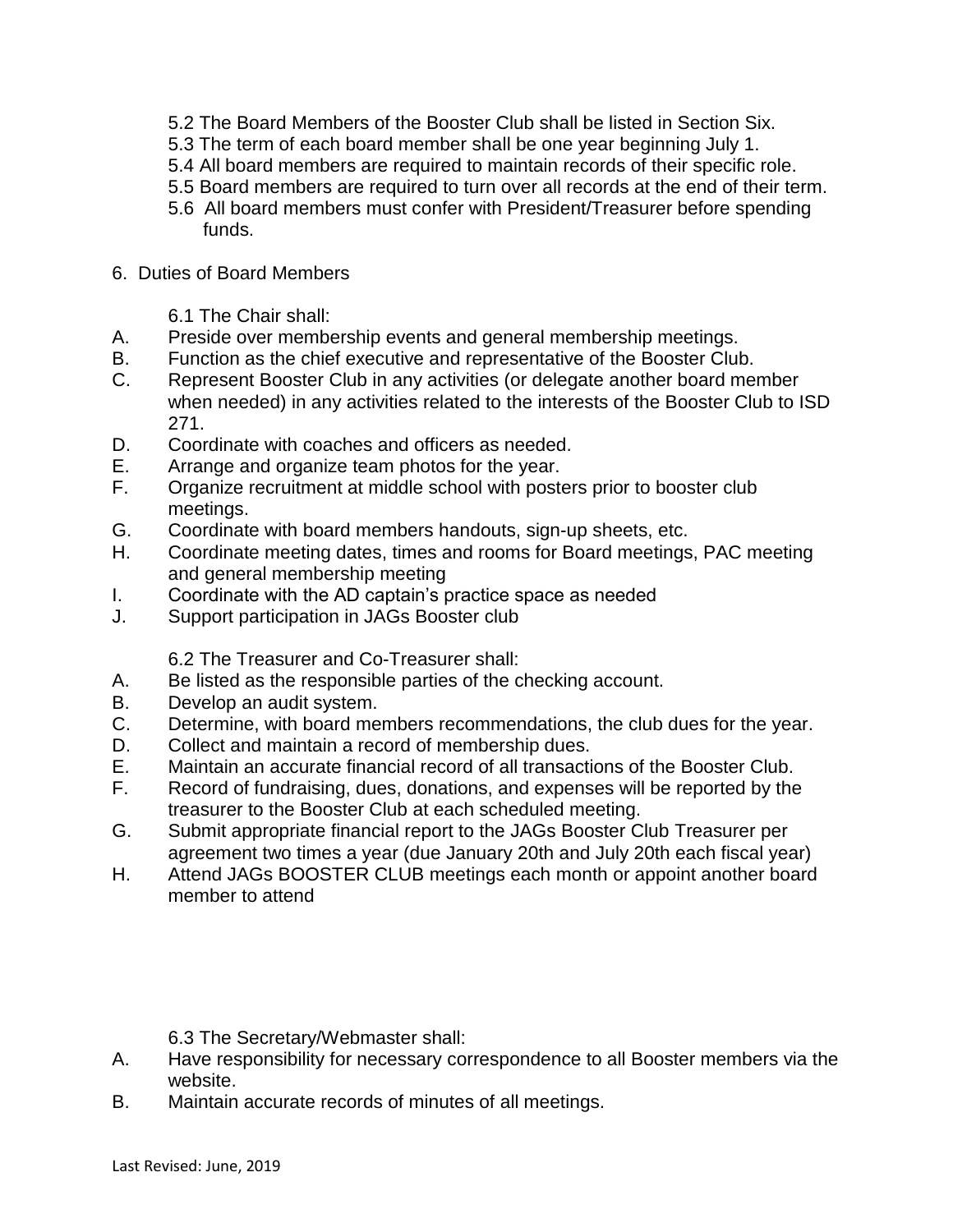- C. Notify members of meetings at least one week prior to the meeting date with the agenda.
- D. Communicate to board/members meeting minutes as needed.
- E. Keep membership records up-to-date and maintain lists of all current and former members, including name, email, address, and phone number.
- a. Maintain and update website with information from the Booster Club and the coaches.
- F. Create sign-ups as needed.
- G. Maintain alumni information for booster club and JAGS Booster club

6.4 The Fundraising Co-Coordinators shall:

- A. Coordinate team fundraising events by acting as or selecting chair persons for the Annual Steak Fry, Poinsettia sales, Cub Bagging, Culver's, etc.
- B. Advertise the fundraising event in conjunction with the webmaster and chairs as needed.
- C. Coordinate with the Treasurer expenses and income associated with the event, maintaining accurate records.
- D. Coordinate participation in JAGs fundraising activities and provide volunteers when requested

6.5 The Spiritwear Coordinator shall:

- A. Be a captain's parent
- B. Work with vendor and captains on designs and selections prior to the season.
- C. Obtain samples
- D. Create order forms and distribute at Booster Club meeting
- E. Coordinate with webmaster form availability on the website
- F. Collect monies and work with the Treasurer reporting expense and income.
- G. Distribute spiritwear

6.6 The Banquet Chair shall:

- A. Coordinate the Senior Night and the End of the Year Banquet.
- B. Coordinates selection of venue with the board.
- C. Designs invites, coordinates with webmaster distribution to the team families and coaches.
- D. Coordinates with the board awards, senior gifts, coaches gifts, slideshow.
- E. Design and print programs, decorations and "set-up" at the venue.
- F. Works with the treasurer reporting income and expenses.
- 7. Dues and Income
	- 7.1 All persons joining the Booster Club must pay the dues as determined by the board.